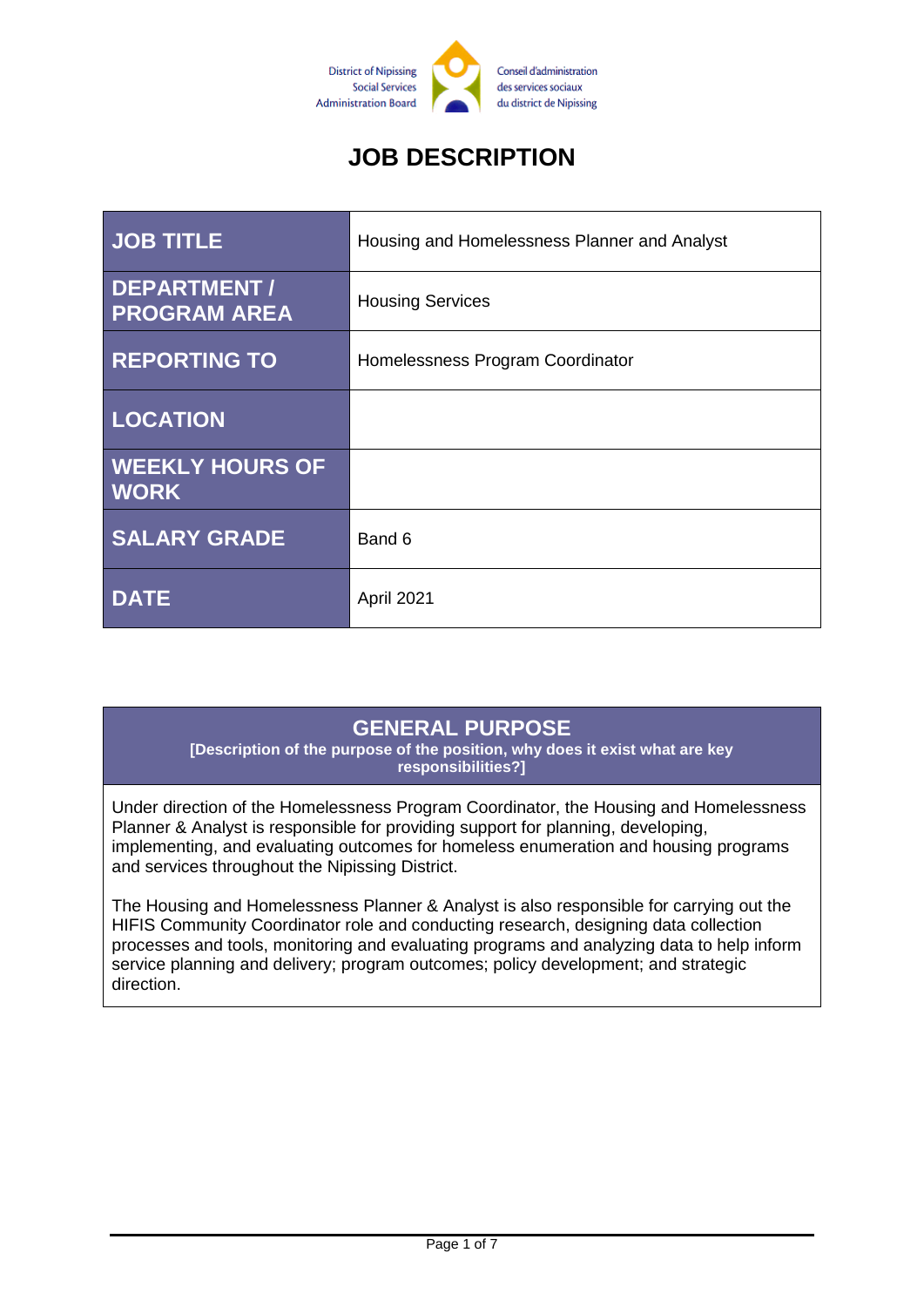| <b>KEY ACTIVITIES</b><br>[Name and list under each the key activities of the position and percentage estimate of time for<br>each section.] |                                                                                                                                                                                                                                                                                                                                                                                                                                                                                                                                                                                                                                                                                                                                                                                                                                                                                                                                                                                                                                                                                                                                                                                                                                                                                                                                                                                                                                                                                                                                                                                                                                                                                                                                                                                                                                                                                                                                                                                                                                                                                                                                                                                                                                                                                                                                                                                                                                                                                                                                                                                                                                                                                |      |
|---------------------------------------------------------------------------------------------------------------------------------------------|--------------------------------------------------------------------------------------------------------------------------------------------------------------------------------------------------------------------------------------------------------------------------------------------------------------------------------------------------------------------------------------------------------------------------------------------------------------------------------------------------------------------------------------------------------------------------------------------------------------------------------------------------------------------------------------------------------------------------------------------------------------------------------------------------------------------------------------------------------------------------------------------------------------------------------------------------------------------------------------------------------------------------------------------------------------------------------------------------------------------------------------------------------------------------------------------------------------------------------------------------------------------------------------------------------------------------------------------------------------------------------------------------------------------------------------------------------------------------------------------------------------------------------------------------------------------------------------------------------------------------------------------------------------------------------------------------------------------------------------------------------------------------------------------------------------------------------------------------------------------------------------------------------------------------------------------------------------------------------------------------------------------------------------------------------------------------------------------------------------------------------------------------------------------------------------------------------------------------------------------------------------------------------------------------------------------------------------------------------------------------------------------------------------------------------------------------------------------------------------------------------------------------------------------------------------------------------------------------------------------------------------------------------------------------------|------|
| $\bullet$<br>$\bullet$<br>$\bullet$<br>$\bullet$<br>$\bullet$<br>$\bullet$<br>$\bullet$<br>٠<br>٠<br>٠<br>٠<br>$\bullet$<br>$\bullet$       | Assist in the planning activities, including the recruitment and<br>training of volunteers and community agencies;<br>Partner and build relationships with Indigenous communities,<br>homeless-serving agencies, provincial systems such as health,<br>corrections and other stakeholders to develop our enumeration<br>approach;<br>Develop and implement a comprehensive Homelessness<br><b>Enumeration Plan;</b><br>Conduct homelessness enumeration as per the proposed<br>Ministerial Directive and guidelines;<br>Prepare reporting enumeration results and data points as per<br>Ministry requirements;<br>Prepare reporting enumeration results for the public using<br>various available medias;<br>Analyze data and make recommendations based on evidence.<br>Assist with the development of a strategy that builds capacity to<br>address homelessness:<br>Lead the development of web-based applications to assist in the<br>seamless delivery of homelessness services across the District;<br>Perform functions and duties as the Homeless Individuals and<br>Families Information System (HIFIS) Community Coordinator,<br>including completion of quarterly activity reports, financial claims,<br>and annual work plans and reports;<br>Train and support community agencies with implementation of<br>HIFIS 4 software, collection of required data and statistics and<br>provides a "help desk" response as required;<br>Assist HIFIS agencies in establishing recording systems,<br>reporting data, monitoring outcomes and evaluating<br>effectiveness of programs and services to ensure service system<br>outcomes;<br>Ensure the data integrity of HIFIS applications by monitoring and<br>supporting participating agencies to ensure quality and accuracy;<br>Assist the Homelessness Partnering Strategy (HPS) Community<br>Advisory Board with results reporting, including HPS project<br>entry into the Results Reporting Online and the annual<br>community plan;<br>Collect, analyze and interpret local HIFIS data to update the<br>annual HIFIS Data infographic report.<br>Serves as the lead of the HIFIS software projects plans,<br>evaluations and coordinates the collection of reports from<br>participating agencies;<br>Develops, collects and analyses program data and ensures<br>retention of key historical data;<br>Promote HIFIS with potential service providers through<br>consultations and information sessions; support HIFIS<br>implementation with new service providers<br>Attend annual HIFIS Community Coordinator conferences;<br>quarterly HIFIS CC conference calls; and monthly NDHHP /HPS<br>table meetings.; | 100% |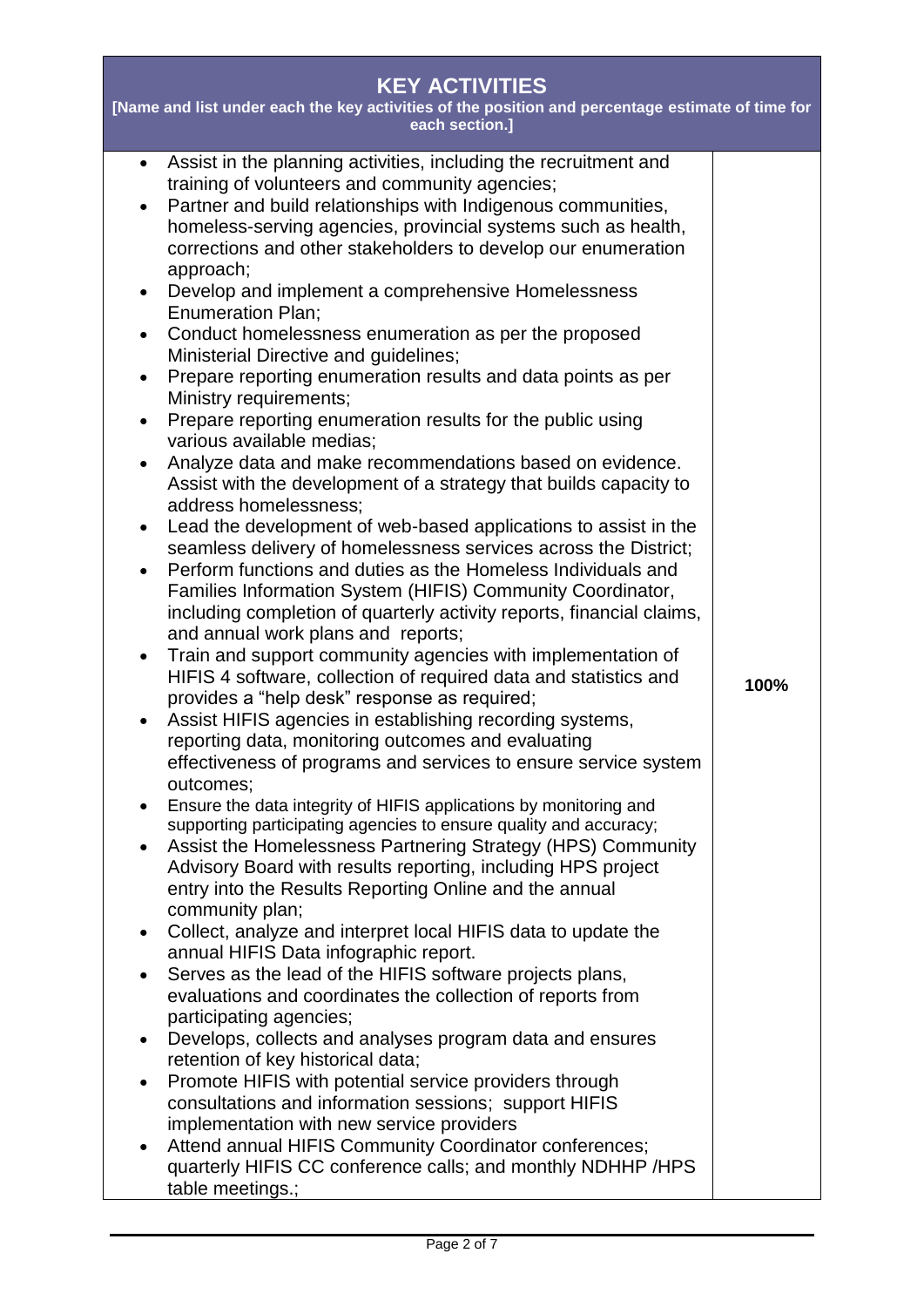| $\bullet$                                                                                                                                                                                                     | Assist in the development and presentation of the Annual<br>Implementation Report for the 10-Year Housing and |  |
|---------------------------------------------------------------------------------------------------------------------------------------------------------------------------------------------------------------|---------------------------------------------------------------------------------------------------------------|--|
|                                                                                                                                                                                                               | Homelessness Plan;                                                                                            |  |
| $\bullet$                                                                                                                                                                                                     | Assist in the creation of a work plan to review implementation                                                |  |
|                                                                                                                                                                                                               | and achievements of the 10-Year Housing and Homelessness                                                      |  |
|                                                                                                                                                                                                               | Plan;                                                                                                         |  |
| $\bullet$                                                                                                                                                                                                     | Participate with community tables, project steering groups,                                                   |  |
|                                                                                                                                                                                                               | makes presentations and written reports to stakeholders, (i.e.                                                |  |
|                                                                                                                                                                                                               | Nipissing District Homelessness & Housing Partnership);                                                       |  |
| $\bullet$                                                                                                                                                                                                     | Assist with the creation of outcome evaluation and reporting                                                  |  |
|                                                                                                                                                                                                               |                                                                                                               |  |
|                                                                                                                                                                                                               | tools for the various Housing Services projects and plans;                                                    |  |
| $\bullet$                                                                                                                                                                                                     | Develop, analyze and prepare detailed reports from various                                                    |  |
|                                                                                                                                                                                                               | housing services and DNSSAB sources.                                                                          |  |
|                                                                                                                                                                                                               | Support the planning, developing and implementation of the                                                    |  |
|                                                                                                                                                                                                               | housing and homeless plans and program updates in                                                             |  |
|                                                                                                                                                                                                               | collaboration with community partners, service providers,                                                     |  |
|                                                                                                                                                                                                               | stakeholders and DNSSAB staff;                                                                                |  |
| ٠                                                                                                                                                                                                             | Identify all local sources of data, participates in data workgroups                                           |  |
|                                                                                                                                                                                                               | locally and across the Province to enhance, evaluate and                                                      |  |
|                                                                                                                                                                                                               | disseminate service delivery and planning information;                                                        |  |
|                                                                                                                                                                                                               | Support planning workgroups in disseminating results of local                                                 |  |
|                                                                                                                                                                                                               | data collection, evaluation and planning activities;                                                          |  |
|                                                                                                                                                                                                               | Provide analysis and recommendations with regards to future                                                   |  |
| $\bullet$                                                                                                                                                                                                     |                                                                                                               |  |
|                                                                                                                                                                                                               | program and service options related to the housing services                                                   |  |
|                                                                                                                                                                                                               | portfolio;                                                                                                    |  |
| $\bullet$                                                                                                                                                                                                     | Build capacity, awareness and understanding of homelessness                                                   |  |
|                                                                                                                                                                                                               | research among community partners, services providers and                                                     |  |
|                                                                                                                                                                                                               | stakeholders, and promote research and evaluation findings and                                                |  |
|                                                                                                                                                                                                               | recommendations in order to support evidence-informed decision                                                |  |
|                                                                                                                                                                                                               | making;                                                                                                       |  |
|                                                                                                                                                                                                               | Remain current with research pertaining to all aspects of the                                                 |  |
|                                                                                                                                                                                                               | homeless and housing services programs and disseminates                                                       |  |
|                                                                                                                                                                                                               | research findings to program staff and appropriate community                                                  |  |
|                                                                                                                                                                                                               | partners;                                                                                                     |  |
| $\bullet$                                                                                                                                                                                                     | Coordinate the collection and storage of data with the DNSSAB's                                               |  |
|                                                                                                                                                                                                               | Research Analyst and Data Analysis Coordinator (Children's                                                    |  |
|                                                                                                                                                                                                               | Services); collaborate on statistical studies /projects with the                                              |  |
|                                                                                                                                                                                                               | DNSSAB Research Analyst as/when required.                                                                     |  |
|                                                                                                                                                                                                               | Related duties, as assigned                                                                                   |  |
|                                                                                                                                                                                                               |                                                                                                               |  |
| As a DNSSAB employee, the position is responsible for creating,<br>maintaining and actively participating in a respectful workplace, that is<br>free of all forms of harassment, discrimination and violence. |                                                                                                               |  |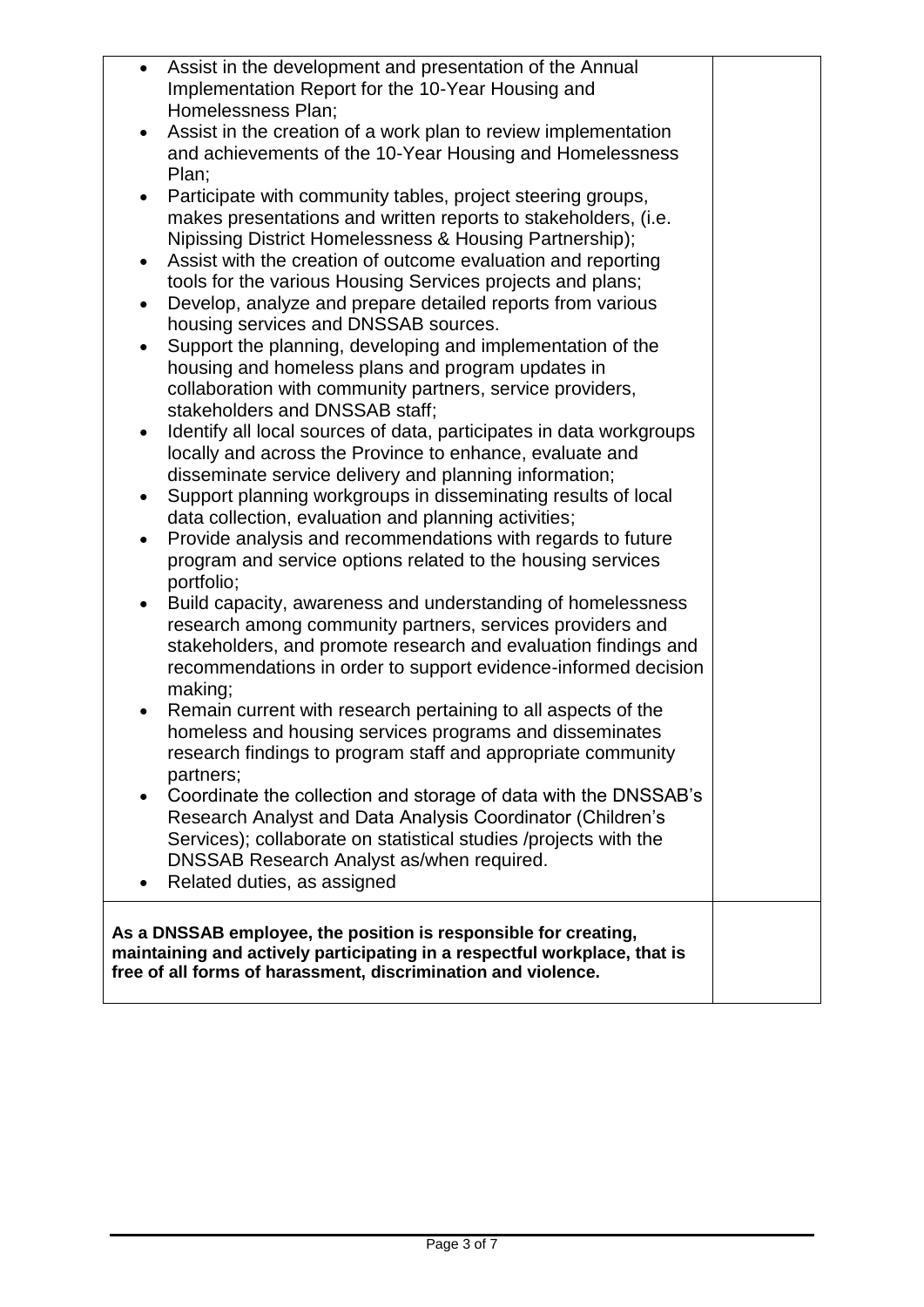## **QUALIFICATIONS**

- Minimum Successful completion of a three (3) year College diploma in Urban Planning, Business Administration, with focus on social housing, research, data collection and analysis and/or analytical research focus;
- Up to One year experience in the role of social housing, data collection, analysis, research and evaluating;
- Experience working with computer software used for assembling statistical databases, data manipulation and analysis;
- Experience in the application of statistical research methodologies, descriptive and inferential statistics;
- Ability to establish processes that ensure data integrity;
- Knowledge of applicable legislation, standards and Housing and Homelessness plans;
- Detail oriented with keen observation skills;
- Advanced computer skills in desktop applications including Microsoft Office Suite;
- Knowledge of HIFIS, Co-ordinated Access platforms and By-Name lists as an asset;
- Demonstrated presentation and facilitation skills;
- Excellent communication, interpersonal, persuasive, technological, analytical and presentation skills required;
- Ability to work in a stressful, fast-paced and constant change environment;
- Demonstrate a high level of attention to detail, accuracy and precision in work processes;
- Ability to be flexible in order to adapt to changing work requirements;
- Time management skills and the ability to work independently;
- Demonstrate respect of the confidentiality of privileged and sensitive information and/or data;
- Comfortable working in non-standardized work environments and outside regular business hours;
- Ability to travel throughout the Nipissing District and neighbouring districts for work related purposes;
- A valid Ontario Driver's License and a vehicle available for use on the job.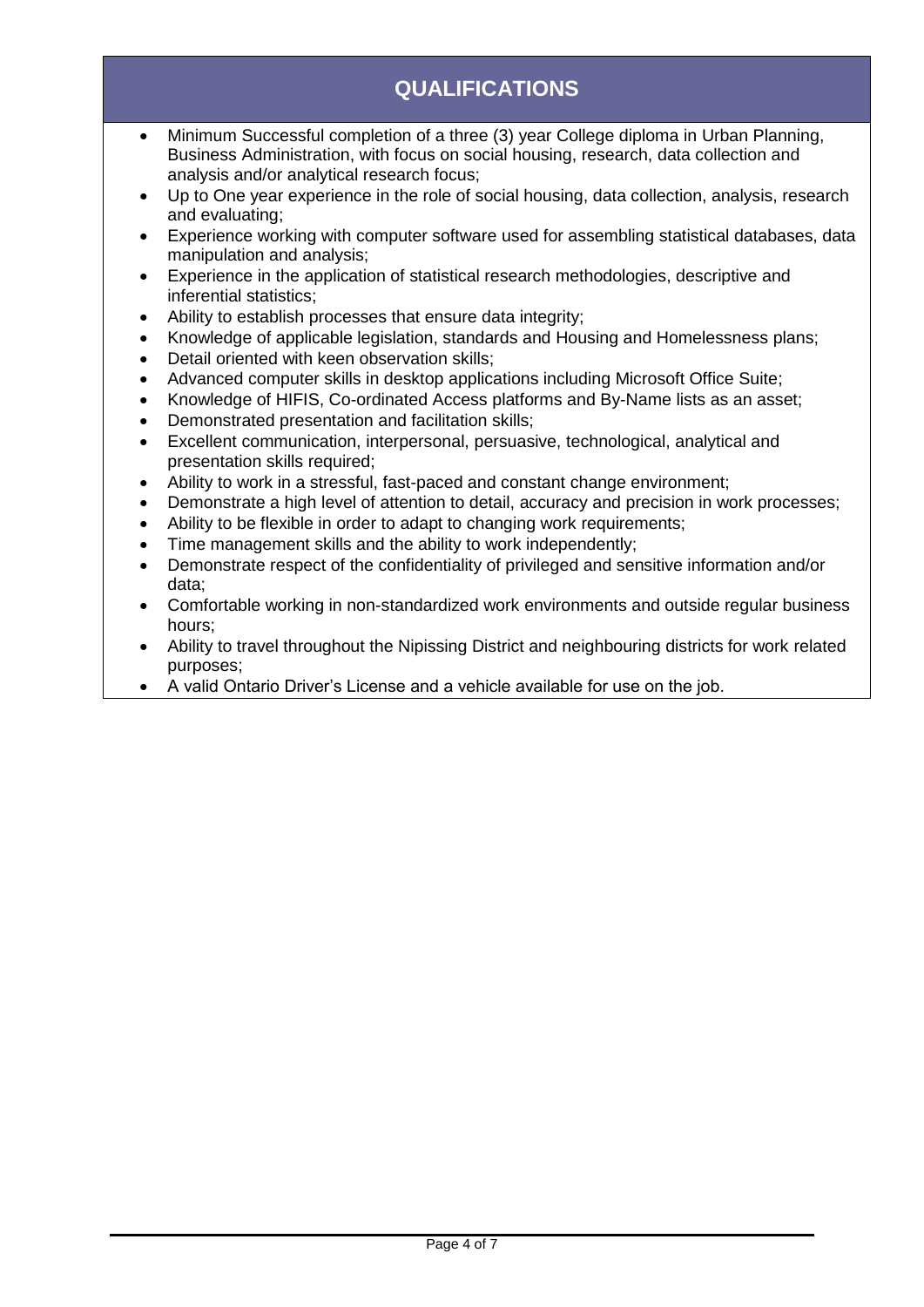## **COMPENSABLE FACTORS**

#### **KNOWLEDGE**

**[This subfactor measures the general knowledge and specialized or vocational training necessary to perform the job duties in a satisfactory manner and has no relationship to the academic achievement of an employee. The degree levels are normally expressed in terms of formal education or equivalent. Similar levels of achievement can be obtained through related experience, courses or self-improvement.]**

Undergraduate level (College) - Three years or equivalent.

#### **EXPERIENCE**

**[Should be considered when the degrees of knowledge are established. It serves as a scale of measurement for the amount of practical experience that an average individual having the appropriate theoretical knowledge, specific education and specialized training, would require to be able to perform the job duties.]**

Over one year, up to and including two years

## **JUDGEMENT**

**[Measures the choice of action required in applying methods, procedures, or policies to complete the tasks.]**

The job requires that changes be recommended to established methods or procedures. Work involves a choice of methods or procedures or sequence of operation.

#### **MENTAL EFFORT**

**[Measures the period of time wherein mental, visual and/or aural attentiveness is required on the job. Both the frequency and duration of the effort are to be considered.]**

Almost continuous periods of intermediate duration; frequent periods of long duration.

## **PHYSICAL ACTIVITY**

**[Measures the physical activity by the type and duration required to perform the duties.]**

Medium activity of intermediate duration

#### **DEXTERITY**

**[Measures the level of dexterity required by a job. The levels of manual dexterity are determined by considering the elements of speed and/or accurate hand/eye (or hand/foot) coordination. Movements can be either fine or coarse.]**

Employee is required to perform tasks that demand the accurate co-ordination of coarse movements, where speed is a major consideration. There is a requirement for some fine movements.